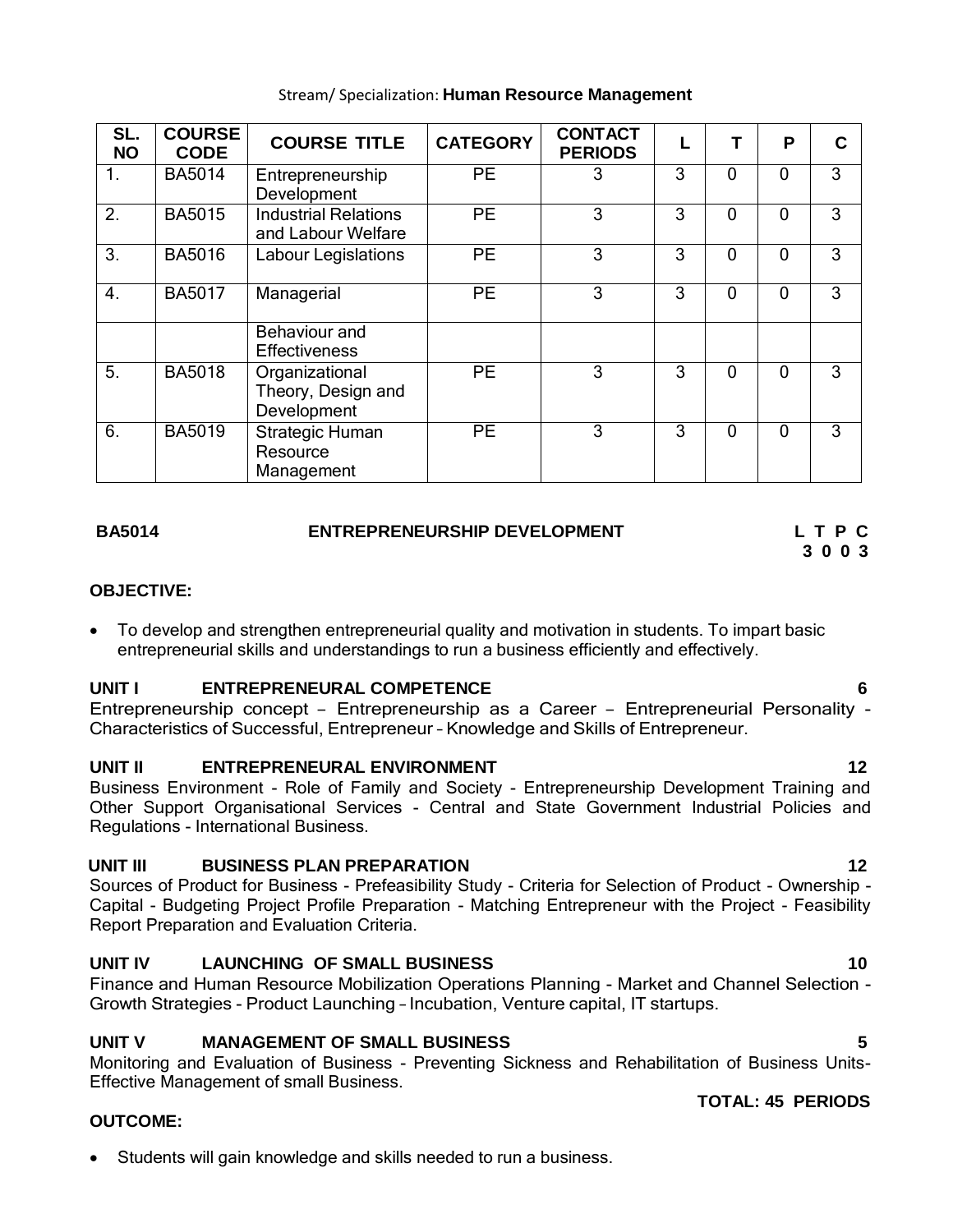## **REFERENCES:**

- 1. Hisrich, Entrepreneurship, Edition 9, Tata McGraw Hill, New Delhi, 2014
- 2. S.S.Khanka, Entrepreneurial Development, S.Chand and Company Limited, New Delhi, (Revised Edition) 2013.
- 3. Mathew Manimala, Entrepreneurship Theory at the Crossroads, Paradigms & Praxis, Biztrantra, 2 nd Edition ,2005
- 4. Prasanna Chandra, Projects Planning, Analysis, Selection, Implementation and Reviews, Tata McGraw-Hill, 1996.
- 5. P.Saravanavel, Entrepreneurial Development, Ess Pee kay Publishing House, Chennai
- 6. 1997.
- 7. Arya Kumar. Entrepreneurship. Pearson, 2012.
- 8. Donald F Kuratko, T.V Rao. Entrepreneurship: A South Asian perspective. Cengage, 2012

## **BA5015 INDUSTRIAL RELATIONS AND LABOUR WELFARE L T P C**

**3 0 0 3**

## **OBJECTIVE:**

To explore contemporary knowledge and gain a conceptual understanding of industrial relations.

## **UNIT I INDUSTRIAL RELATIONS 7**

Concepts – Importance – Industrial Relations problems in the Public Sector – Growth of Trade Unions – Codes of conduct.

## **UNIT II INDUSTRIAL CONFLICTS 12**

Disputes – Impact – Causes – Strikes – Prevention – Industrial Peace – Government Machinery – Conciliation – Arbitration – Adjudication.

## **UNIT III LABOUR WELFARE 8**

Concept – Objectives – Scope – Need – Voluntary Welfare Measures – Statutory Welfare Measures – Labour – Welfare Funds – Education and Training Schemes.

## **UNIT IV INDUSTRIAL SAFETY 9**

Causes of Accidents – Prevention – Safety Provisions – Industrial Health and Hygiene – Importance – Problems – Occupational Hazards – Diseases – Psychological problems – Counseling – Statutory Provisions.

## **UNIT V WELFARE OF SPECIAL CATEGORIES OF LABOUR 9**

Child Labour – Female Labour – Contract Labour – Construction Labour – Agricultural Labour – Differently abled Labour –BPO & KPO Labour - Social Assistance – Social Security – Implications.

## **TOTAL: 45 PERIODS**

## **OUTCOME:**

 Students will know how to resolve industrial relations and human relations problems and promote welfare of industrial labour.

## **REFERENCES :**

1. Mamoria C.B., Sathish Mamoria, Gankar, Dynamics of Industrial Relations, Himalaya Publishing House, New Delhi, 2012.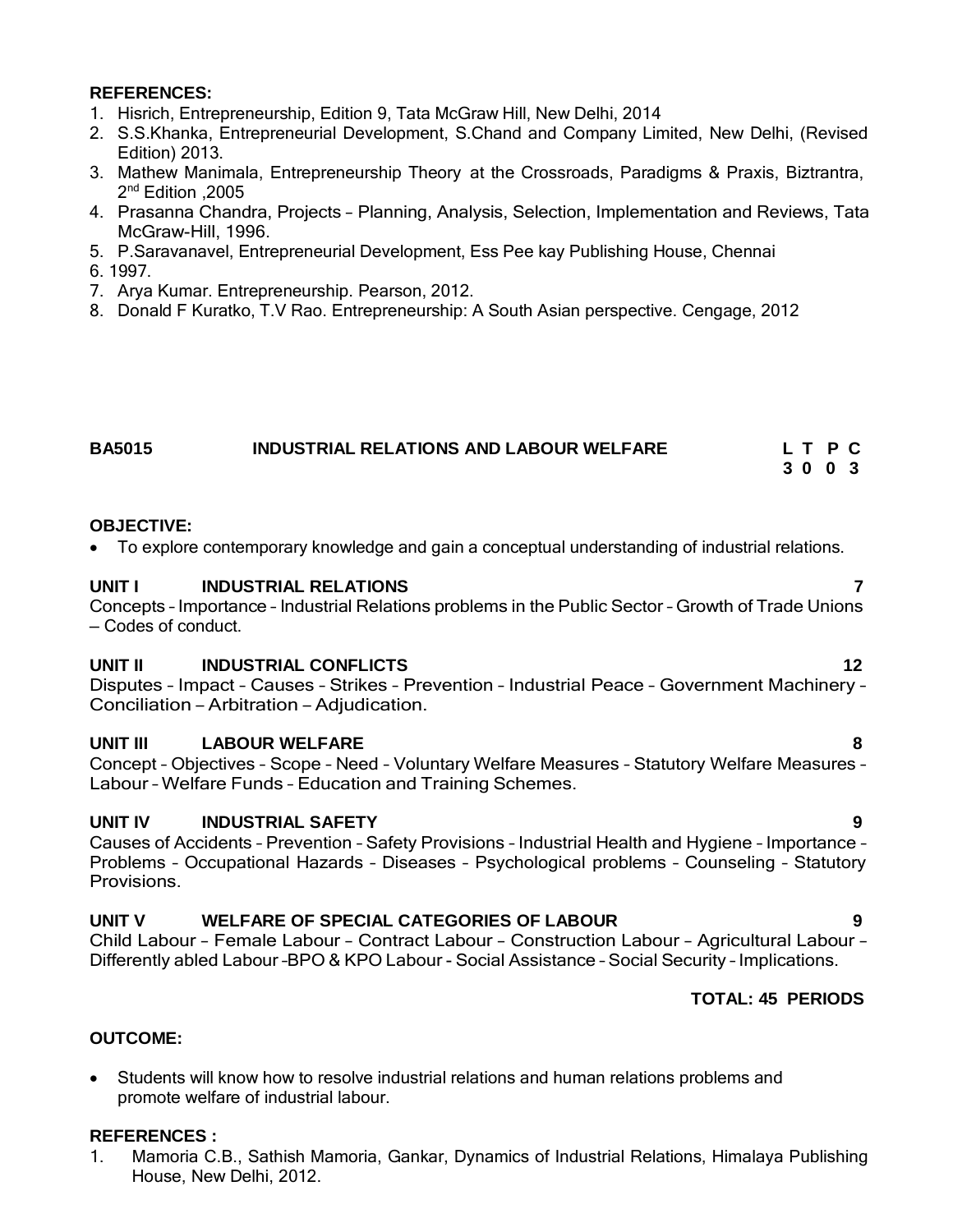- 2. Arun Monappa, Ranjeet Nambudiri, Patturaja Selvaraj. Industrial relations & Labour Laws. Tata McGraw Hill. 2012.
- 3. Ratna Sen, Industrial Relations in India, Shifting Paradigms, Macmillan India Ltd., New Delhi, 2007.
- 4. C.S.Venkata Ratnam, Globalisation and Labour Management Relations, Response Books, 2007.
- 5. Srivastava, Industrial Relations and Labour laws, Vikas, 2007.
- 6. P.N.Singh, Neeraj Kumar. Employee relations Management. Pearson. 2011.
- 7. P.R.N Sinha, Indu Bala Sinha, Seema Priyardarshini Shekhar. Industrial Relations, Trade Unions and Labour Legislation. Pearson. 2004

## **BA5016 LABOUR LEGISLATIONS L T P C**

**3 0 0 3**

## **OBJECTIVE:**

- To have a broad understanding of the legal principles governing the employment relationship at individual and collective level.
- To familarise the students to the practical problems inherent in the implementation of labour statutes.

Contained in the following acts are to be studied.

|    |                                                           | Periods        |
|----|-----------------------------------------------------------|----------------|
|    | 1. The Factories Act, 1948                                | 3              |
|    | 2. The Trade Unions Act, 1926                             | 4              |
| 3. | The Payment of Wages Act, 1936                            | 3              |
| 4. | The Minimum Wages Act, 1948                               | $\overline{2}$ |
|    | 5. The Industrial Disputes Act, 1947                      | 5              |
|    | 6. The Workmen's Compensation Act, 1923                   | $\overline{2}$ |
|    | 7. The Payment of Gratuity Act, 1972                      | 3              |
|    | 8. The Payment of Bonus Act, 1965                         | 3              |
|    | 9. The Employee's Provident Fund & Misc. Act, 1952        | 3              |
|    | 10. The Employees State Insurance Act, 1948               | 4              |
|    | 11. The Industrial Employment (Standing Orders) Act, 1946 | 3              |
|    | 12. The Apprentices Act, 1961                             | $\overline{2}$ |
|    | 13. The Equal Remuneration Act, 1976                      | $\overline{2}$ |
|    | 14. The Maternity Benefit Act, 1961                       | $\overline{2}$ |
|    | 15. Contract Labour Regulations and Abolition Act, 1970   | $\overline{2}$ |
|    | 16. The Child Labour Prevention and Regulation Act, 1986  | $\overline{2}$ |
|    |                                                           |                |

## **OUTCOMES:**

- To appreciate the application of labour laws.
- Legal Provision relating to
	- a) Wages
	- b) Working Conditions and Labour Welfare
	- c) Industrial Relations
	- d) Social Security

**TOTAL: 45 PERIODS**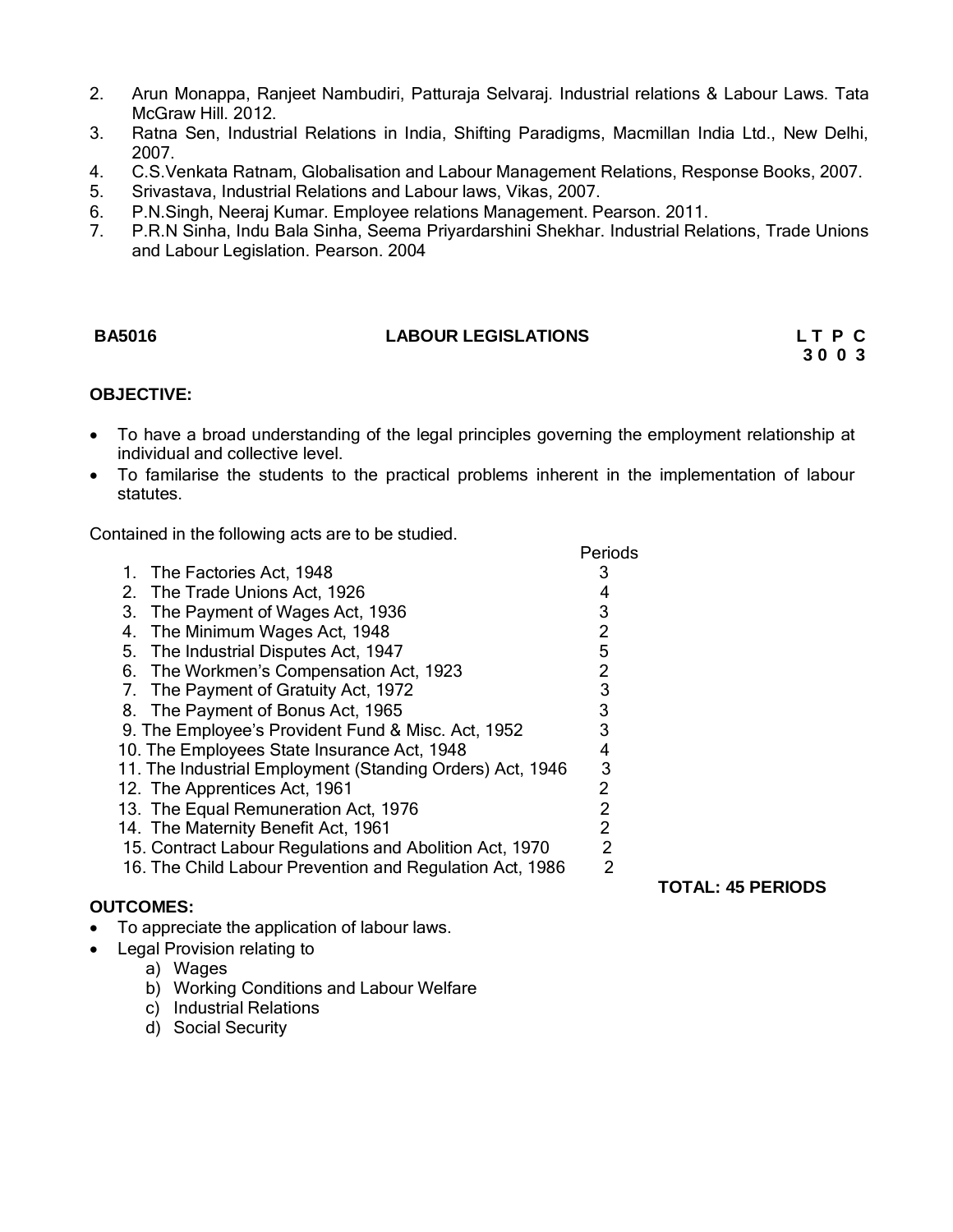## **REFERENCES :**

- 1. P.K. Padhi, Industrial Laws, PHI, 2008.
- 2. Kapoor N. D , Elements of Mercantile Law, Sultan Chand, 2008
- 3. Tax Mann, Labour Laws, 2008.
- 4. D. R. N. Sinha, Indu Balasinha & Semma Priyadarshini Shekar, Industrial Relation,Tradeunions and Labour Legislation, 2004.
- 5. Arun Monappa, Ranjeet Nambudiri, Patturaja Selvaraj. Industrial relations & Labour Laws.Tata McGraw Hill. 2012
- 6. Srivastava, Industrial Relations and Labour laws, Vikas, 2007.
- 7. Respective Bare Acts.

## **BA5017 MANAGERIAL BEHAVIOUR AND EFFECTIVENESS L T P C**

**3 0 0 3**

**OBJECTIVE:**

 To examine managerial styles in terms of concern for production and concern for people. Toassess different systems of management and relate these systems to organisational characteristics.

## **UNIT I DEFINING THE MANAGERIAL JOB 8**

Descriptive Dimensions of Managerial Jobs – Methods – Model – Time Dimensions in Managerial Jobs

– Effective and Ineffective Job behaviour – Functional and level differences in Managerial Job behaviour.

## **UNIT II DESIGNING THE MANAGERIAL JOB 12**

Identifying Managerial Talent – Selection and Recruitment – Managerial Skills Development – Pay and Rewards – Managerial Motivation – Effective Management Criteria – Performance Appraisal Measures

– Balanced Scorecard - Feedback – Career Management – Current Practices.

## **UNIT III THE CONCEPT OF MANAGERIAL EFFECTIVENESS 7**

Definition – The person, process, product approaches – Bridging the Gap – Measuring Managerial Effectiveness – Current Industrial and Government practices in the Management of Managerial Effectiveness- the Effective Manager as an Optimizer.

## **UNIT IV ENVIRONMENTAL ISSUES IN MANAGERIAL EFFECTIVENESS 8**

Organisational Processes – Organisational Climate – Leader – Group Influences – Job Challenge – Competition – Managerial Styles.

## **UNIT V DEVELOPING THE WINNING EDGE 10**

Organisational and Managerial Efforts – Self Development – Negotiation Skills – Development of the Competitive Spirit – Knowledge Management – Fostering Creativity and innovation.

**TOTAL:45 PERIODS**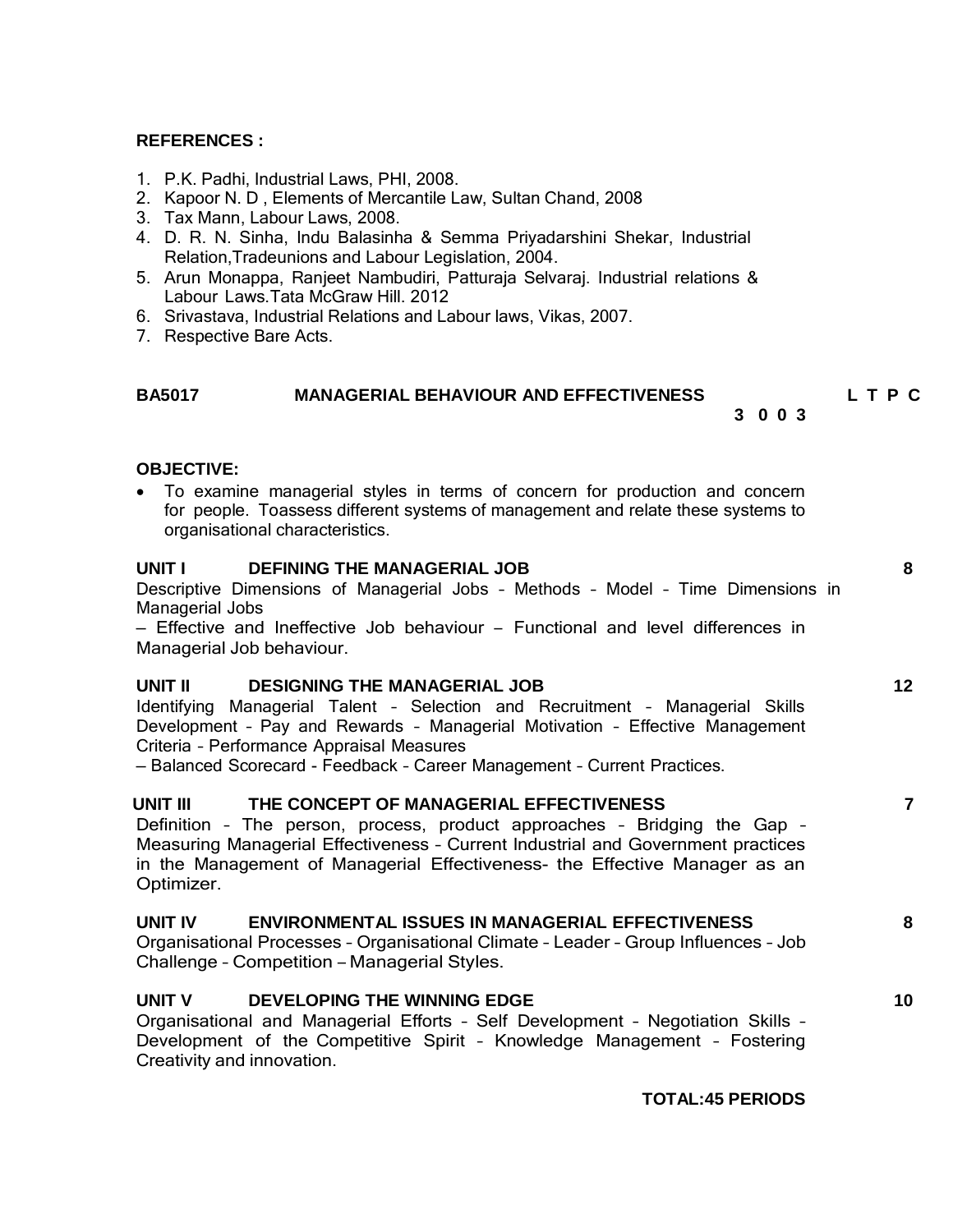## **OUTCOME:**

Students will gain knowledge about appropriate style of managerial behaviour.

## **REFERENCES:**

- 1. Peter Drucker, Management, Harper Row, 2006.
- 2. Milkovich and Newman, Compensation, McGraw-Hill International, 2013.
- 3. Blanchard and Thacker, Effective Training Systems, Strategies and Practices Pearson 2012.
- 4. Dubrin, Leadership, Research Findings, Practices & Skills, Biztantra, 2015.
- 5. Joe Tidd, John Bessant, Keith Pavitt, Managing Innovation, Wiley 3<sup>rd</sup> edition, 2006.
- 6. T.V.Rao,Appraising and Developing Managerial Performance, Excel Books,2002.
- 7. R.M.Omkar, Personality Development and Career Management, S.Chand 1 stedition,2008.
- 8. Richard L.Daft, Leadership, Cengage, 1 st Indian Reprint 2008.

## **BA5018 ORGANISATIONAL THEORY, DESIGN AND DEVELOPMENT L T P C 3 0 0 3**

## **OBJECTIVE:**

 To learn how an organization can be designed and developed to deal with the challenges fromenvironment, technology, and its own processes.

## **UNIT I ORGANISATION & ITS ENVIRONMENT 8**

Meaning of Organisation – Need for existence - Organisational Effectiveness – Creation of Value – Measuring Organisational Effectiveness – External Resources Approach, Internal Systems Approach and Technical approach - HR implications.

## **UNIT II ORGANIZATIONAL DESIGN 15**

Organizational Design – Determinants – Components – Types - Basic Challenges of design – Differentiation, Integration, Centralization, Decentralization, Standardization, Mutual adjustment- Mechanistic and Organic Structures-Technological and Environmental Impacts on Design- Importance of Design – Success and Failures in design - Implications for Managers.

## **UNIT III ORGANISATIONAL CULTURE 6**

Understanding Culture – Strong and Weak Cultures – Types of Cultures – Importance of Culture - Creating and Sustaining Culture - Culture and Strategy - Implications for practicing Managers.

## **UNIT IV ORGANISATIONAL CHANGE 6**

Meaning – Forces for Change - Resistance to Change – Types and forms of change – Evolutionary and Revolutionary change – Change process -Organisation Development – HR functions and Strategic Change Management - Implications for practicing Managers.

## **UNIT V ORGANISATION EVOLUTION AND SUSTENANCE 10**

Organizational life cycle – Models of transformation – Models of Organizational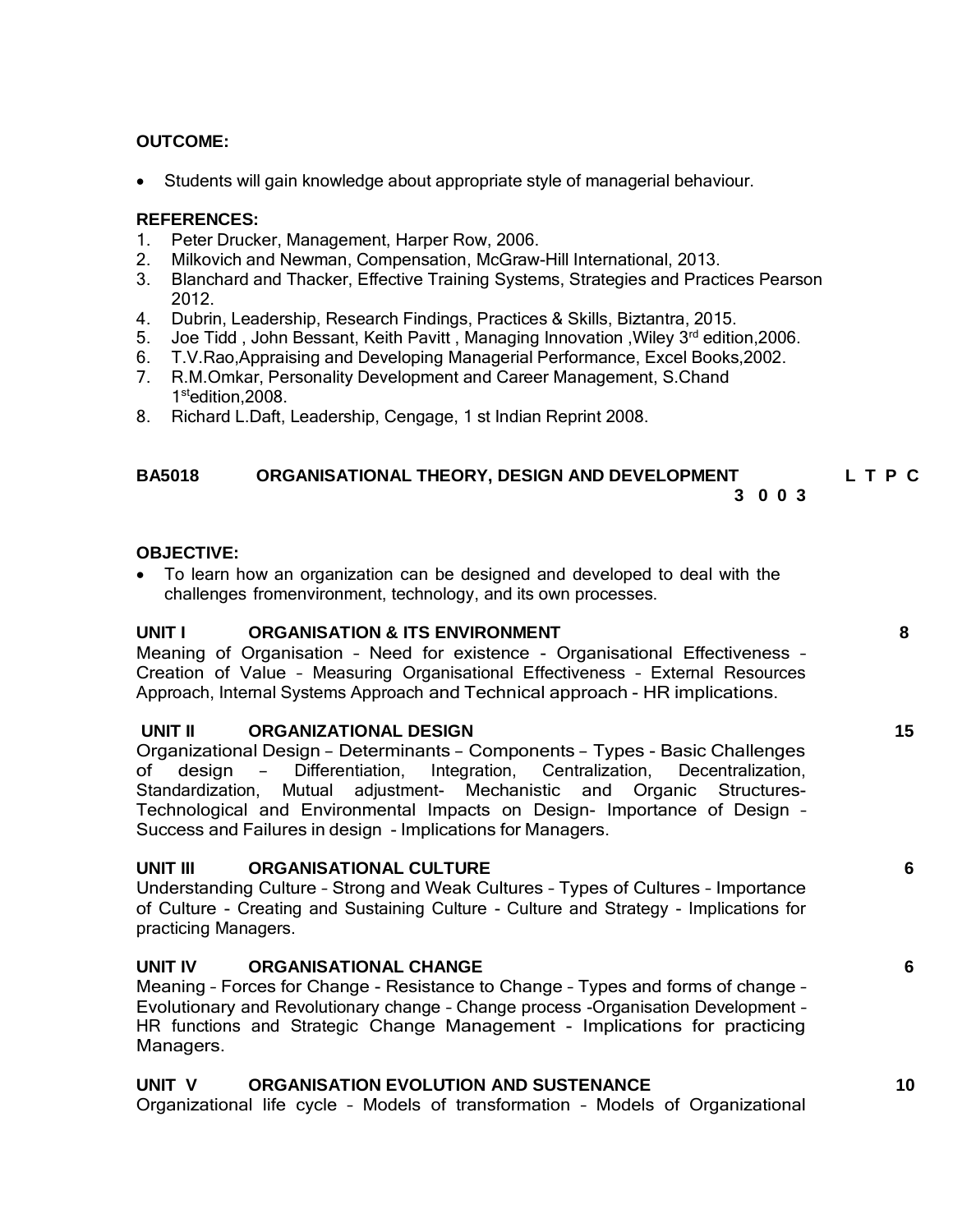Decision making – Organizational Learning – Innovation, Intrapreneurship and Creativity-HR implications.

## **TOTAL: 45 PERIODS**

## **OUTCOME:**

 Students will be able to analyze organizations more accurately and deeply by applying organizationtheory.

## **REFERENCES:**

- 1. Thomson G. Cummings and Christopher G. Worley, Organisational development and Change, Cengage, 9<sup>th</sup> edition 2011
- 2. Robbins Organisation Theory; Structure Design & Applications, Prentice Hall of India, 2009.
- 3. Bhupen Srivastava, Organisational Design and Development: Concepts application, Biztantra ,2010.
- 4. Robert A Paton, James Mc Calman, Change Management, A guide to effective implementation,Response Books, 2012.
- 5. Adrian Thorn Hill, Phil Lewis, Mike Mill more and Mark Saunders, Managing Change -A HumanResource Strategy Approach, Wiley, 2010.
- 6. Gareth R.Jones, Organisational Theory, Design & Change, Pearson Education, 6<sup>th</sup> Edition 2011.
- 7. Richard L. Daft, Understanding theory & Design of Organisations, Cengage, Western, 10<sup>th</sup> Edition2012.

## **BA5019 STRATEGIC HUMAN RESOURCE MANAGEMENT L T P C**

**3 0 0 3**

## **OBJECTIVE:**

 To help students understand the transformation in the role of HR functions from being a supportfunction to strategic function.

## **UNIT I HUMAN RESOURCE DEVELOPMENT 10**

Meaning – Strategic framework for HRM and HRD – Vision, Mission and Values – Importance – Challenges to Organisations – HRD Functions - Roles of HRD Professionals - HRD Needs Assessment - HRD practices – Measures of HRD performance – Links to HR, Strategy and Business Goals – HRD Program Implementation and Evaluation – Recent trends – Strategic Capability , Bench Marking and HRD Audit.

## **UNIT II E-HRM 6**

e- Employee profile– e- selection and recruitment - Virtual learning and Orientation – e - training and development – e- Performance management and Compensation design – Development and Implementation of HRIS – Designing HR portals – Issues in employee privacy – Employee surveys online.

## **UNIT III CROSS CULTURAL HRM 7**